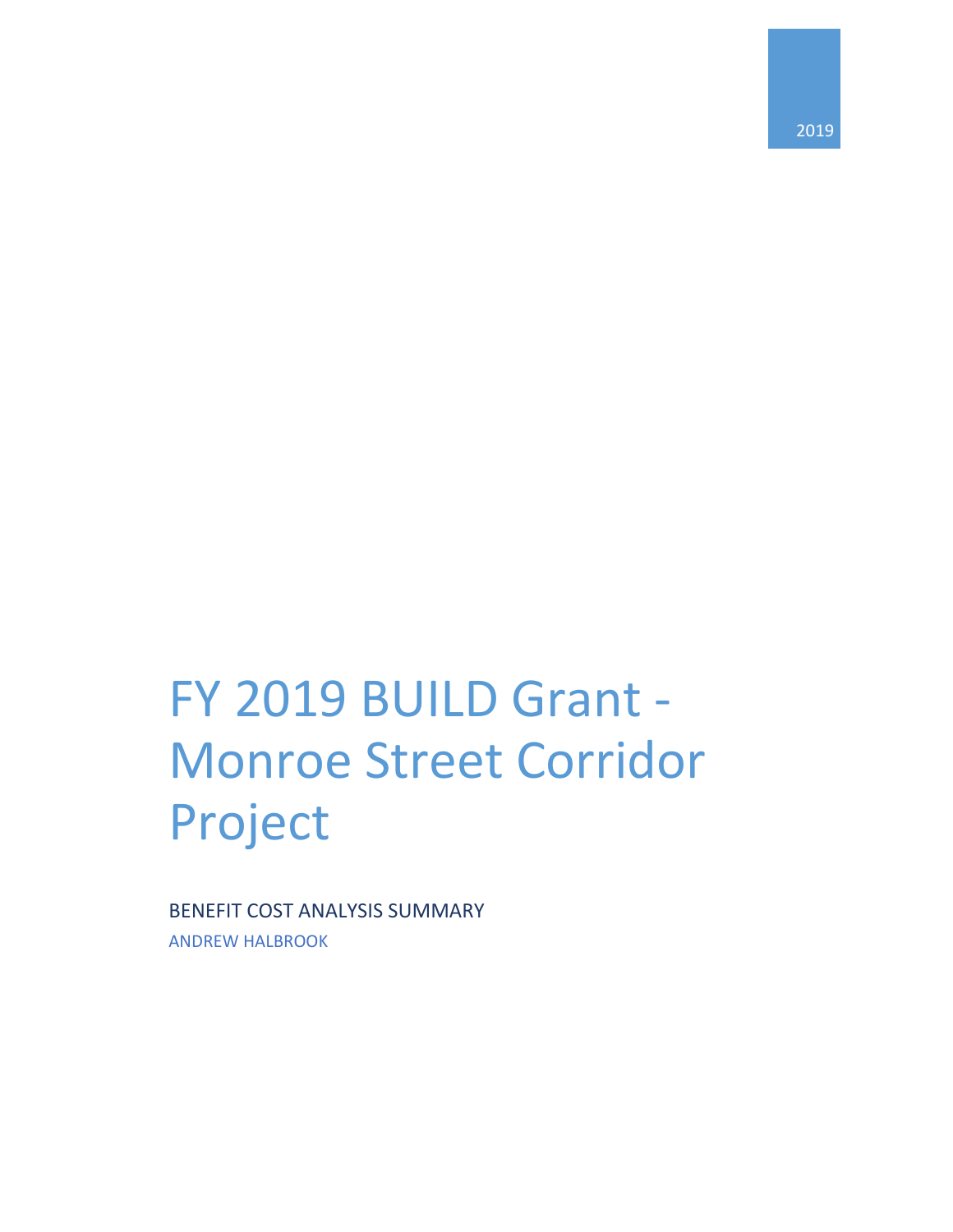### Introduction

The proposed Monroe Street Corridor Project ("MSCP" or the "Project") will connect downtown Ruston, Louisiana Tech University ("Louisiana Tech" or the "University") and the Louisiana Tech University Enterprise Campus (the "Enterprise Campus") to the Interstate 20 ("I-20") corridor. This Project will establish the only multi-modal link from downtown Ruston and the Louisiana Tech campus to the surrounding residential areas. The MSCP will reduce the growing congestion issues experienced throughout the City of Ruston, and the issues that continue to compound as Louisiana Tech looks to achieve its goal of 20% enrollment growth to 15,000 students by the fall of 2020. Louisiana Tech is the premier university within a 200-mile radius of the City of Ruston, and the only university in the state of Louisiana that has a heavy influence in Cyber Engineering and Cyber Security. This influence is demonstrated through the University's ongoing partnerships with IBM, General Dynamics IT, Air Force Global Strike Command with Barksdale Air Force Base and other cyber security partners located 60 miles to the west in Bossier City, Louisiana. Another new factor that will add to the growing congestion issues will be the City of Ruston's new Sports Complex (the "Sports Complex"). The Sports Complex will host its first tournament in July of 2019 with an expected 20,000 visitors during the first event alone. This new influx of vehicles will exacerbate the already congested road conditions.

Due to the high level of work coming out of the Enterprise Campus, the University has been able to attract numerous national partners who occupy 40,000 square feet of enterprise space with over 700 employees. With the success of the existing partners on the Enterprise Campus, the University plans to expand this portion of the campus with five additional buildings, adding 400,000 square feet, which will give current and new partners the ability to create 3,500 new jobs.

Currently, to access the Enterprise Campus or the eastern extent of the Louisiana Tech campus, a driver must travel through downtown Ruston or drive through the narrow campus streets. Downtown Ruston and the Louisiana Tech campus have robust sidewalk networks. However, there are no existing connections to the downtown area or the City of Ruston's Greenway Network, which, once completed, will be the backbone for pedestrian and bicycle traffic.

The MSCP proposal utilizes many innovative techniques to develop a *Complete Streets* design while keeping the total cost of the project to a minimum. Through the utilization of "Brownfield" sites, an abandoned railroad bed, and road diets, the City of Ruston will be able to repurpose previously less valuable property for the construction of this project. In addition to redeveloping dilapidated infrastructure, the Project will create the **Smart Cities Innovation Testbed** ("SCITB" or the "Testbed"). This Testbed will enable communities to mitigate the effects of natural disasters using *Internet-of-Things* based sensor networks. The Testbed will (i) deploy intelligent street lighting to help reduce energy consumption, (ii) develop a dashboard that will allow commuters to see traffic and parking spaces in existing parking lots prior to committing to that location, and (iii) will collect data necessary to predict the intensity and location of damaging weather events and natural disasters.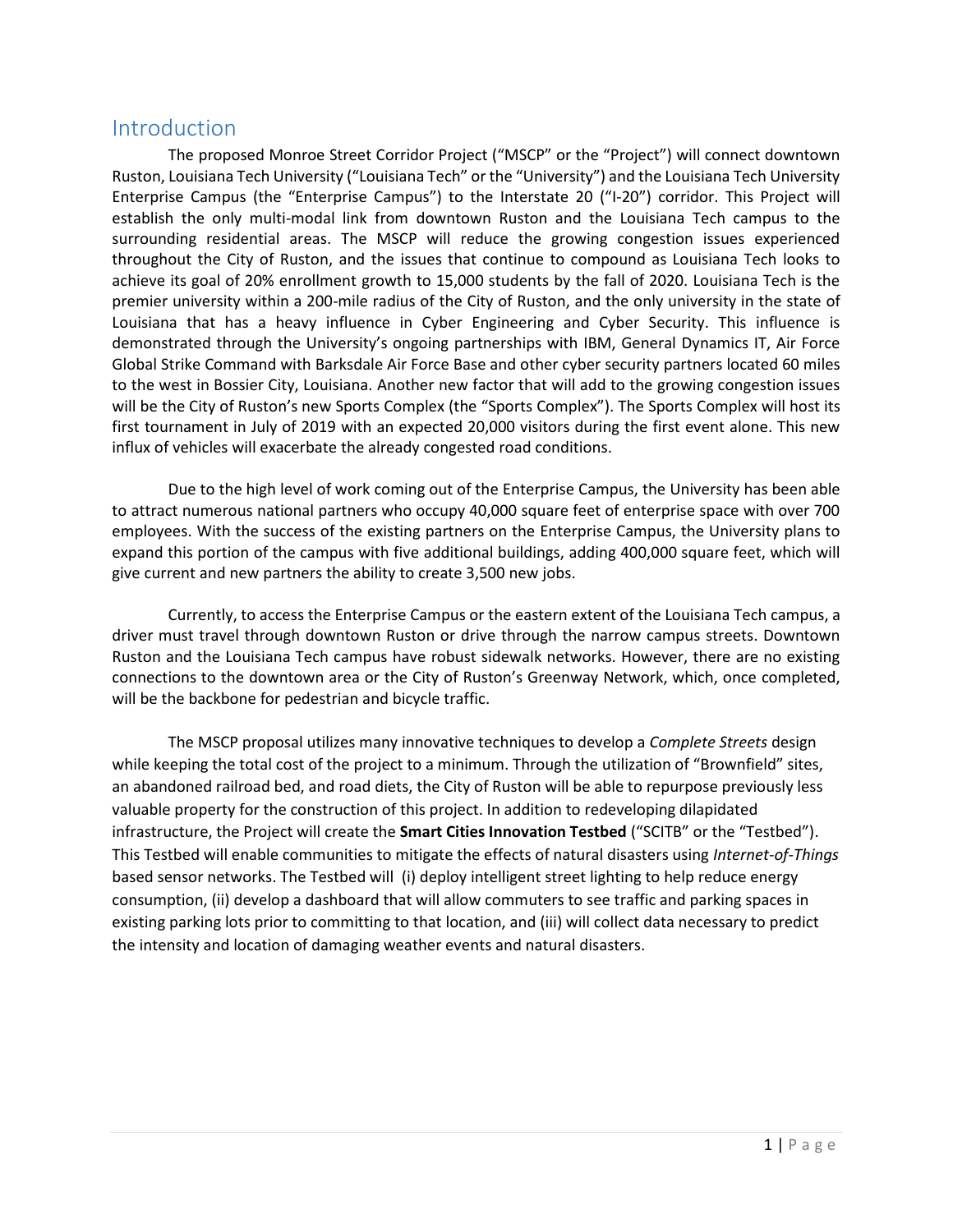## Baseline Conditions

The completion of the MSCP is imperative for the safe and efficient movement of pedestrians, commuters, and commerce over the roads and rail systems of Ruston and the surrounding region. According to statistics developed by the Louisiana Department of Transportation and Development ("LADOTD"), there has been a significant increase in the average daily traffic of LADOTD maintained routes over the last five years.

In addition, the volume of traffic accidents on the streets located surrounding the Project area have continued to increase, **36% since 2014, from 242 in 2014 to 330 in 2018**. Further, based on data from a 2016 Road Quality Survey by an experienced engineering firm, that significant investment is needed to maintain the roadways system in a safe and viable condition.

As explained in the Narrative, the majority of the existing roadways marked for improvement in this Project are currently in substandard condition. The local road network has fallen into a state of disrepair that requires continuous maintenance of the road surfaces and will not be alleviated until the roads and subsurface structures are rebuilt. These conditions will continue to be exacerbated due to consistent population growth, both locally and on the Louisiana Tech campus, and the vehicular centric nature of the existing infrastructure. In the areas where the subsurface drainage is inadequate, flooding will continue and further deteriorate the roads and create hazards for drivers.

#### Impact on the Louisiana Center for the Blind

The City of Ruston is home to the Louisiana Center for the Blind, which is a nationally recognized school for blind. The Center provides real world training for visually impaired persons, which includes navigating public streets, and sidewalks, which is their primary method of travel to and from their residence, work, and other necessary goods and services. The lack of adequate pedestrian facilities creates life safety risks for the students/residents of the Center. The existing roadways in the City of Ruston lack pedestrian infrastructure in many locations, and, where present, such infrastructure is substandard with large conflict zones.

#### Safety and Economic Restrictions

The parking areas that require the driver to reverse into the roadway would remain in place and continue to create vulnerabilities for passing vehicles and increase the likelihood of an accident. In addition to the issues along the roadways, Louisiana Tech would remain on a pedestrian island with no effective means of access outside of a vehicle. While the University has a robust pedestrian network, that network would remain disconnected to the City of Ruston's pedestrian infrastructure. This lends to a primarily vehicular commuter environment and puts an unnecessary strain on the roadways and congested traffic.

#### Innovation Constraints

If conditions remain the same, the City of Ruston and Louisiana Tech would not be able to create the **Smart Cities Innovation Testbed**. Without the data that would be collected and disseminated through the public interface, drivers would not be able to evaluate existing traffic and parking conditions. This would lead to users expending unnecessary time and/or resources and require them to drive around in the hope of finding available parking, ultimately compounding the negative impacts the local roads already face. Without the use of intelligent street lighting the City of Ruston would continue to waste energy during unnecessary times, and inadequately illuminate the roadway during adverse weather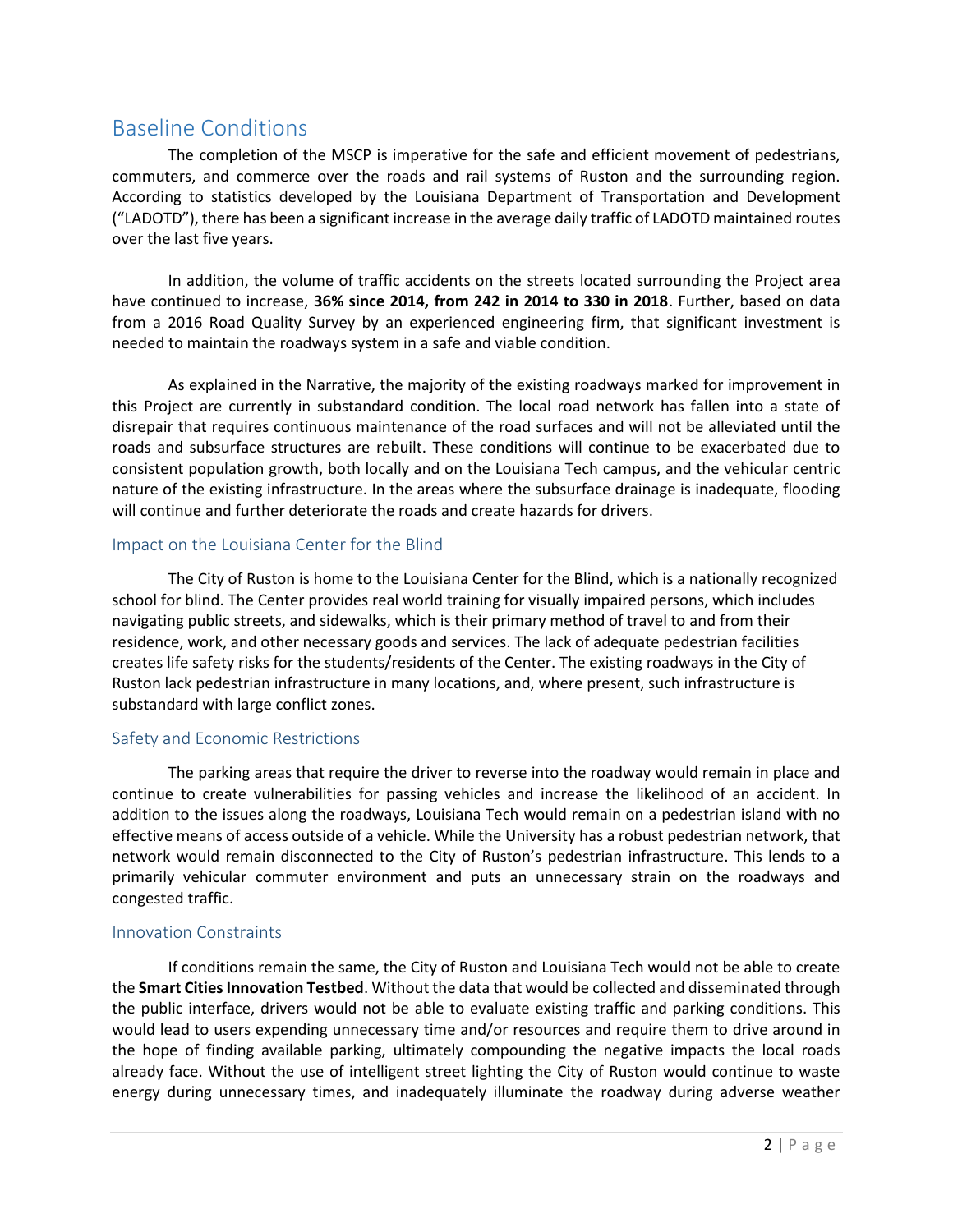conditions. Without upgrades to the infrastructure and the integration of the sensor motes in the SCITB, cutting edge research and development in the field of autonomous vehicles will not be possible. In addition, the Enterprise Campus would not be able to support, attract or retain the  $21<sup>st</sup>$  century cyber focused companies that currently contribute a large portion of regional economic stimulus.

If the MSCP does not receive funding, existing congestion on the surrounding roadways will continue to increase, the volume of traffic accidents will continue to increase and existing roadways would continue to fall into a deeper state of disrepair. All groups of people who lack access to vehicular transportation would continue to be susceptible to injury through conflicts with the existing environment. The speed in which transportation and commerce move would continue to be stifled, while innovation and research and development, in 21<sup>st</sup> Century technology, would not be possible.

# Existing Travel Patterns

#### Pedestrians

Currently, in the Monroe Street Corridor Project area, sidewalks are a) either sporadic or non-existent, b) in a state of disrepair, or c) unsafe due to a high frequency of vehicular crossings, with only one four foot wide sidewalk that connects Louisiana Tech Campus to downtown Ruston. In conjunction with the lack of pedestrian infrastructure, the University continues to push commuter parking further away from campus and repurpose the existing parking lots for educational buildings, with over 400 parking spots lost in the last year. This requires commuters to walk further to their destination and forces more students to opt for additional modes of transportation outside of a vehicle. Other users who are dependent upon pedestrian infrastructure, the local underserved community and students of the Louisiana Center for the Blind, are required to walk in the roadways. This unfortunate option puts these users in harm's way as they try to access essential goods and services.

#### Bicycles

There are no dedicated paths for bicyclists to access the campus from the surrounding community. The City of Ruston continues to construct a robust network of



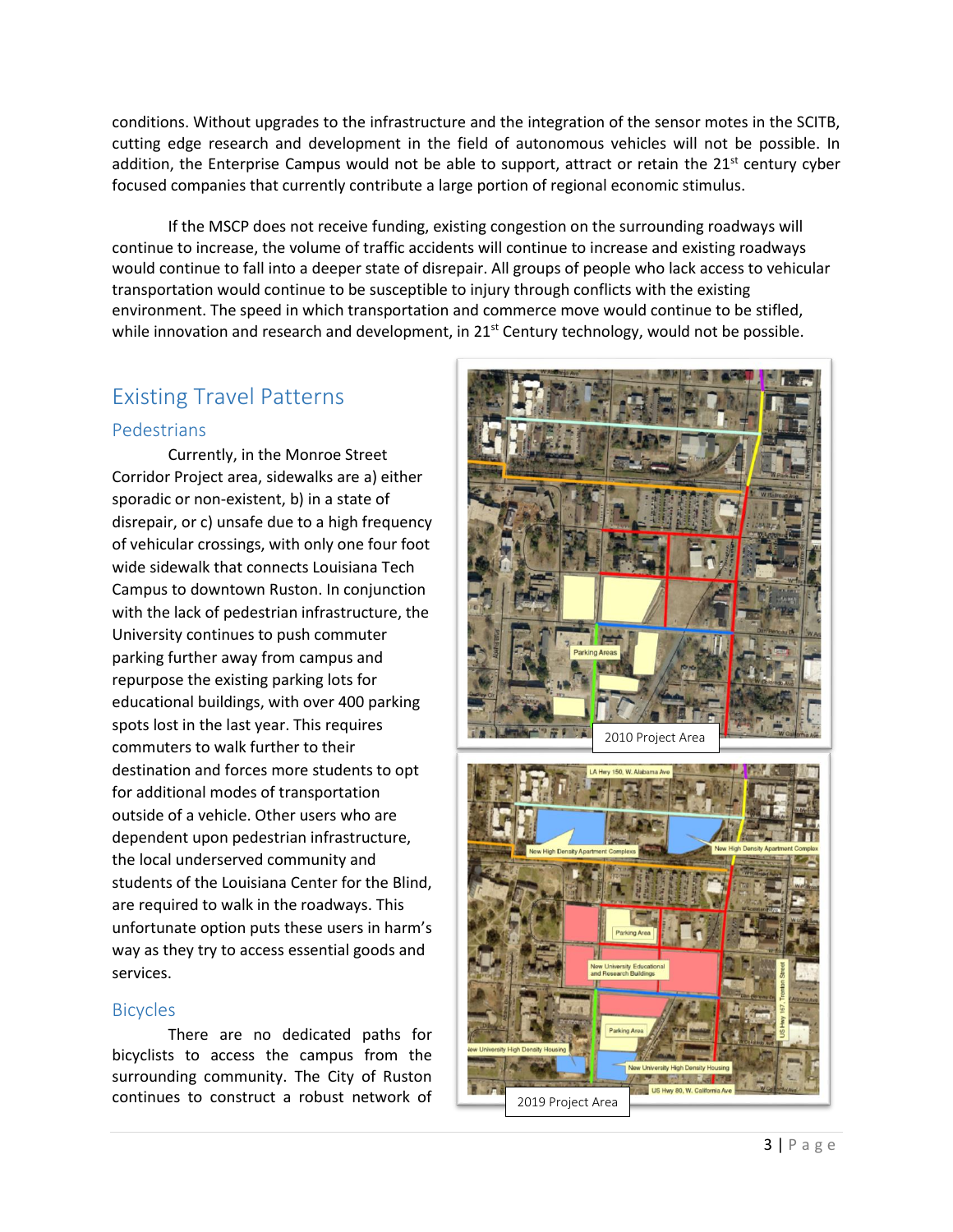multiuse paths in conjunction with the Rock Island Greenway (the "Grenway"). However, the Greenway has not been constructed through downtown Ruston or Louisiana Tech's Campus. Currently, anyone who opts to commute via bicycle must ride in the roadway which creates hazards for both the bicyclist and the vehicle while also slowing the vehicles travel speed. Upon its completion, the Greenway will act as the backbone for all multi-modal transportation throughout the City of Ruston and the region. Once again, as the University overtakes parking for new buildings, more commuters are electing for alternative means of transportation that require them to face conflicts with vehicular traffic.

#### Vehicles

Presently, there are over 11,000 faculty, staff, students, and visitors who commute to and from the campus daily. This high volume of traffic causes existing routes, the majority of which are LADOTD routes, to experience persistent traffic. Due to the lack of an efficient alternative to the state owned roadways, these roadways rely on frequent maintenance to remain effective. The high traffic volumes increase the frequency of traffic accidents (average 297 annually), further slowing the rate of travel and commerce. Due to the vehicle-centric nature of the infrastructure, the majority of commuters rely on parking at the University. Coincidentally, as the University continues to eliminate parking, drivers are forced to drive around for longer durations looking for open parking places, an issue the SCITB would remedy.

On existing roads to be revitalized through the MSCP, vehicles must drive through poorly designed areas. The roadways are plagued with parking that must reverse into the travel lanes, poor surface conditions, and inadequate drainage.

# Project Improvements and Future Travel Patterns

#### *1. North Monroe Street*

The North Monroe Street component will establish a new north/south connection to the Interstate 20 corridor and allow vehicular traffic to travel directly into downtown Ruston, Louisiana Tech Campus, and the surrounding local residential areas. This new route will reduce the dependence on the existing north/south major arterial route, thus reducing the traffic volumes, necessary maintenance, and persistent traffic congestion currently experienced. In conjunction with the new roadway, this component will also establish a critical midsection of the Greenway, providing commuters the option to travel outside of a vehicle and giving the economically or physically limited community a safe and efficient route to jobs, healthcare, and other essential goods and services. This component will tie directly to the next component at the intersection of Monroe Street and Highway-150. Additionally, these improvements will bolster the electrical and fiber optic networks that serve downtown Ruston and the surrounding commercial and residential areas. This component will create time saving and safety benefits for users of the new road and anyone who chooses to use the existing arterial routes.

#### *2. Downtown Monroe Street*

The Downtown Monroe Street component will connect to three (3) other project components on the western edge of downtown Ruston. These improvements will eliminate hazardous parking conditions which require the driver to reverse into the travel lane, while connecting the Rock Island Greenway to the robust network of sidewalks throughout the downtown area. These connections are necessary for all travelers to safely visit any of the downtown attractions, while connecting the area to the bike/pedestrian network established by the Greenway. Downtown Ruston has seen a revitalization of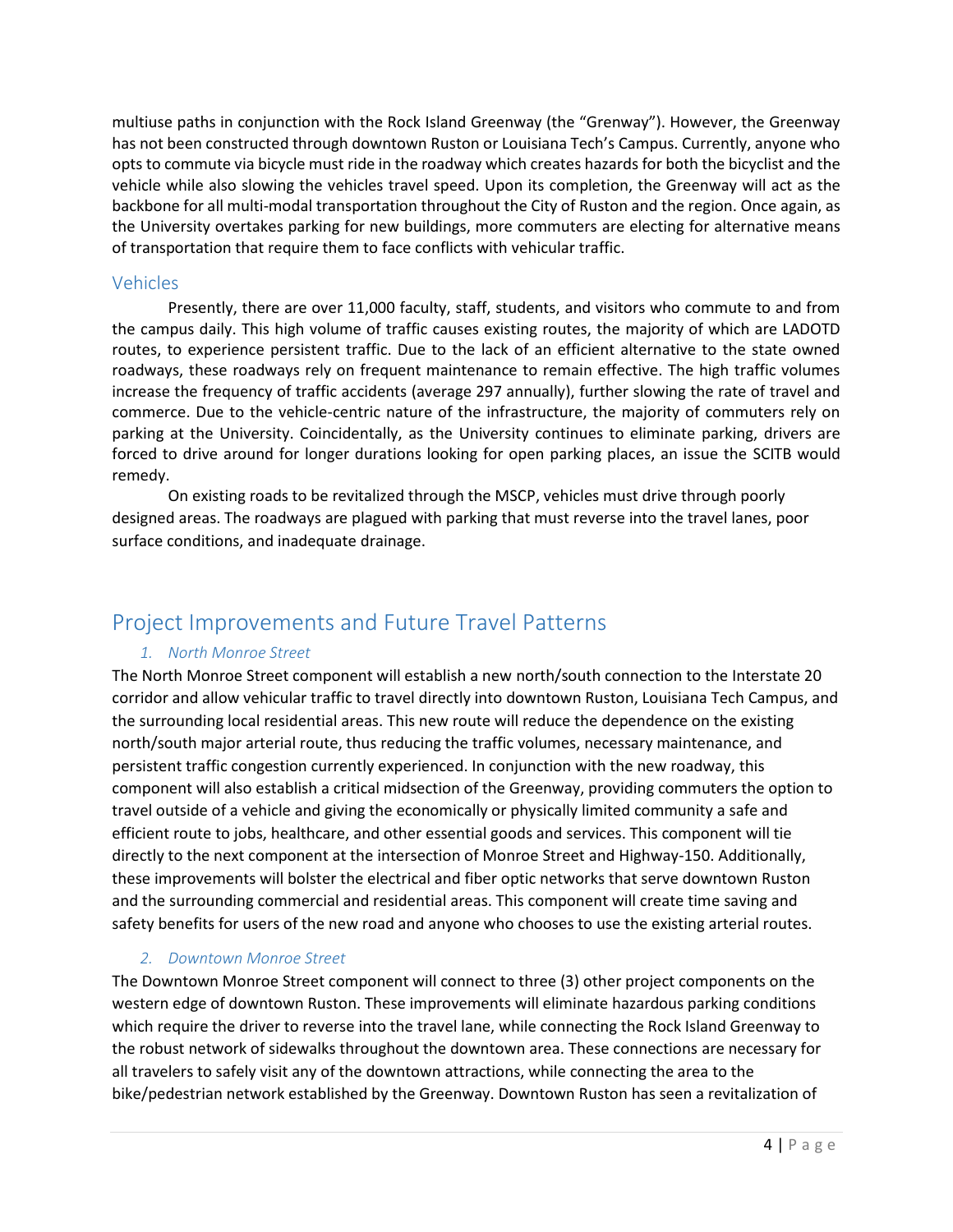multiuse buildings, with commercial business on the ground floors and multifamily housing above, these new developments are highly pedestrian centric and essential to developing a healthy economic generator. This component will also add protections for bicyclists and pedestrians as they approach the Kansas City Southern Railroad ("KCSRR") that runs east and west through downtown. The new infrastructure will reduce the potential of any accidents occurring at the road and rail intersection that could be fatal and inhibit the flow of rail commerce. This component will generate a noticeable safety benefit with the removal of angled parking that currently requires the driver to reverse into the roadway for egress.

#### *3. Dan Reneau Drive*

The Dan Reneau Drive component will use innovative design strategies to transform an underutilized undivided four lane road into an efficient and safe route that stretches benefits for all users onto Louisiana Tech Campus. This component will rehabilitate a crumbling road surface and underground infrastructure while reducing the existing maintenance burden brought on by the wide roadway. In addition to creating a new eastern gateway for Louisiana Tech and the Enterprise Campus, this component will (i) consolidate multiple parking lot connections, (ii) establish in-road bike lanes, (iii) connect the remaining sections of the Rock Island Greenway, and (iv) be a critical facet to the SCITB . This components proximity to the research and development currently taking place in adjacent University buildings make this component necessary to implement the new technology in a real world environment and drive future progress in the related fields. The completion of this component will significantly enhance the prospects for development of additional Enterprise Campus property, enabling up to five (5) new multi-tenant facilities totaling over 400,000 square feet. Based on the impact of new economic activity in the first phase of the Enterprise Campus, this next phase, facilitated by the Monroe Street Corridor Project investment, could generate up to 3,500 new jobs with a total economic impact (direct and indirect) of over \$620m annually for the region. This component will provide significant economic benefit.

#### *4. South Monroe Street, Texas, Louisiana Oilmill (South Monroe Area)*

The South Monroe Area component will carry improvements from the KCSRR to another major arterial route, US Highway 80, and then towards Louisiana Tech Campus along W. Texas Avenue, W. Louisiana Avenue, and Oil Mill Street. This component will establish a pedestrian activated crosswalk, which will cross the intersection of US Highway 80 and S. Monroe Street. Creating the stop condition will provide users with a safe crossing of the heavily trafficked arterial route and tie the MSCP to the previously revitalized portion of South Monroe Street. The improvements to this intersection will greatly increase the safety for all travelers crossing this juncture. This component will also stretch improvements towards Louisiana Tech Campus, rebuilding the deteriorating roadways and subsurface drainage to alleviate chronic road flooding, connecting the Greenway from the southern edge of the KCSRR to the portion established in the Dan Reneau Drive Component, establish an additional cog of the SCITB and ultimately create a streetscape environment conducive to attracting and retaining a  $21^{st}$  century knowledge base workforce. The construction of sidewalks along this component's roadways will create safe pedestrian routes to serve the multiple apartment complexes adjacent to the Project area, as well as Louisiana Tech's Early Elementary Education Center.

#### *5. South Homer Street*

The Homer Street component will bring the proposed improvements from Dan Reneau Drive to US Highway 80. This area is plagued with prolonged flooding during minor rain events. This roadway is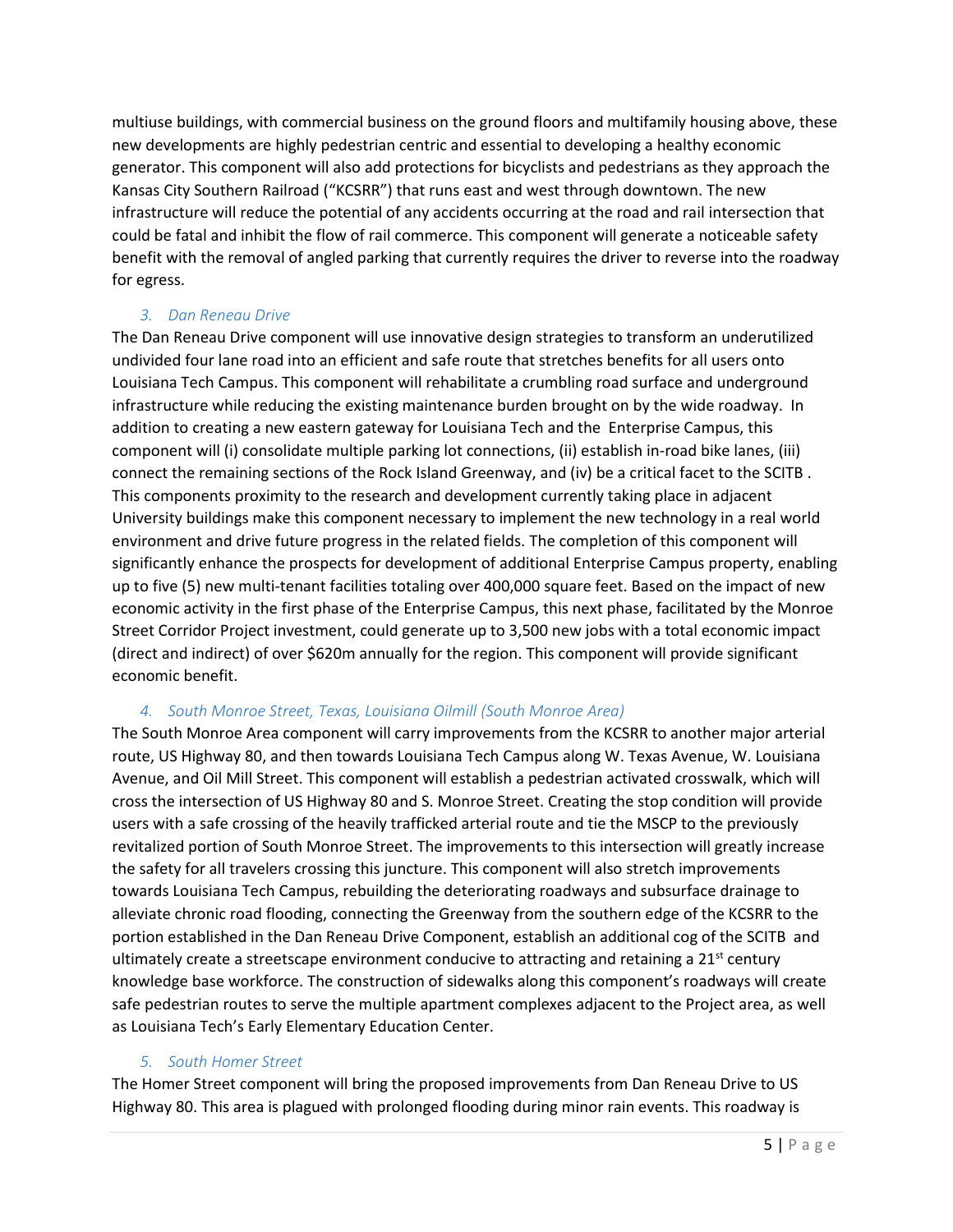exceptionally wide for two travel lanes, allowing for innovative design strategies that reduce the lane widths and subsequent pedestrian crossings. This roadway is flanked between new University high density residential buildings and existing research and development buildings making it another key component for the completion of the Smart Cities Innovation Testbed.

#### *6. West Mississippi Avenue*

The West Mississippi Avenue will extend the streetscape benefits enjoyed throughout Downtown Ruston approximately 1800 feet to Louisiana Tech owned student housing. In addition to rebuilding the substandard roadway and subsurface infrastructure, this component will connect multiple high density housing developments along the roadway, that currently lack multimodal connections, to both Downtown Ruston and Louisiana Techs Campus. These improvements will provide benefits to both safety and vehicle operating costs. Additionally, if users do choose to travel outside of a vehicle to local venues, these improvements could create additional time saving benefits due to the continued reduction of parking availability in both Downtown Ruston and on Louisiana Tech Campus.

#### *7. Louisiana Tech RR Path*

The Louisiana Tech Railroad Path Component will create a multiuse path along the unutilized fringes of the KCS Railroad right of way. Louisiana Tech has previously been granted an easement to construct a path in the outer 35 feet of the existing right of way. This path will produce the only pedestrian route between Downtown Ruston, Louisiana Tech Campus, and all of Louisiana Tech's athletic venues. This component will also be heavily intertwined with technology as well, creating a geofenced area that will be utilized for the research and development of autonomous passenger trollies and personal electric bicycles and scooters. The use of solar powered lighting will eliminate any energy consumption while sound barriers will deflect noise pollution emanating from the passing rail traffic. This component will offer significant savings to anyone who opts to travel outside of a car, mitigating the vehicle operating costs currently experienced.

## Benefits

Using the BCA Guidance for Discretionary Grant Programs, Dec 2018, **we determined the Benefit Cost Ratio to be 3.47.** The proposed improvements will relieve existing issues and produce quantitative benefits on multiple fronts. The establishment of a connection to the bicycle and pedestrian infrastructure between the City of Ruston and the Louisiana Tech campus will allow people to commute to and from school, work, Downtown Ruston, and surrounding attractions. The establishment of a new connection to the I-20 corridor will reduce ongoing congestion while improving local and interstate commerce, while the improvements to the existing infrastructure will improve the persistent flooding caused by inadequate subsurface drainage, and the relocation of overhead electric and telecommunications to underground will prevent future loss of economic output from outages.

#### Economic Competitiveness

The Monroe Street Corridor Project, which falls directly in a Louisiana Opportunity Zone, will decrease transportation costs and improve reliable transportation opportunities for all users. These improvements will create new opportunities by providing reliable and efficient connections between frequent destinations. Travel time savings are based upon rerouting 40% of the Louisiana Tech commuter traffic, removing a significant volume of the local traffic from the surrounding LADOTD owned arterial routes [\(LADOTD ADT\)](http://wwwapps.dotd.la.gov/engineering/tatv/), and improving the efficiency for the current local traffic. Vehicle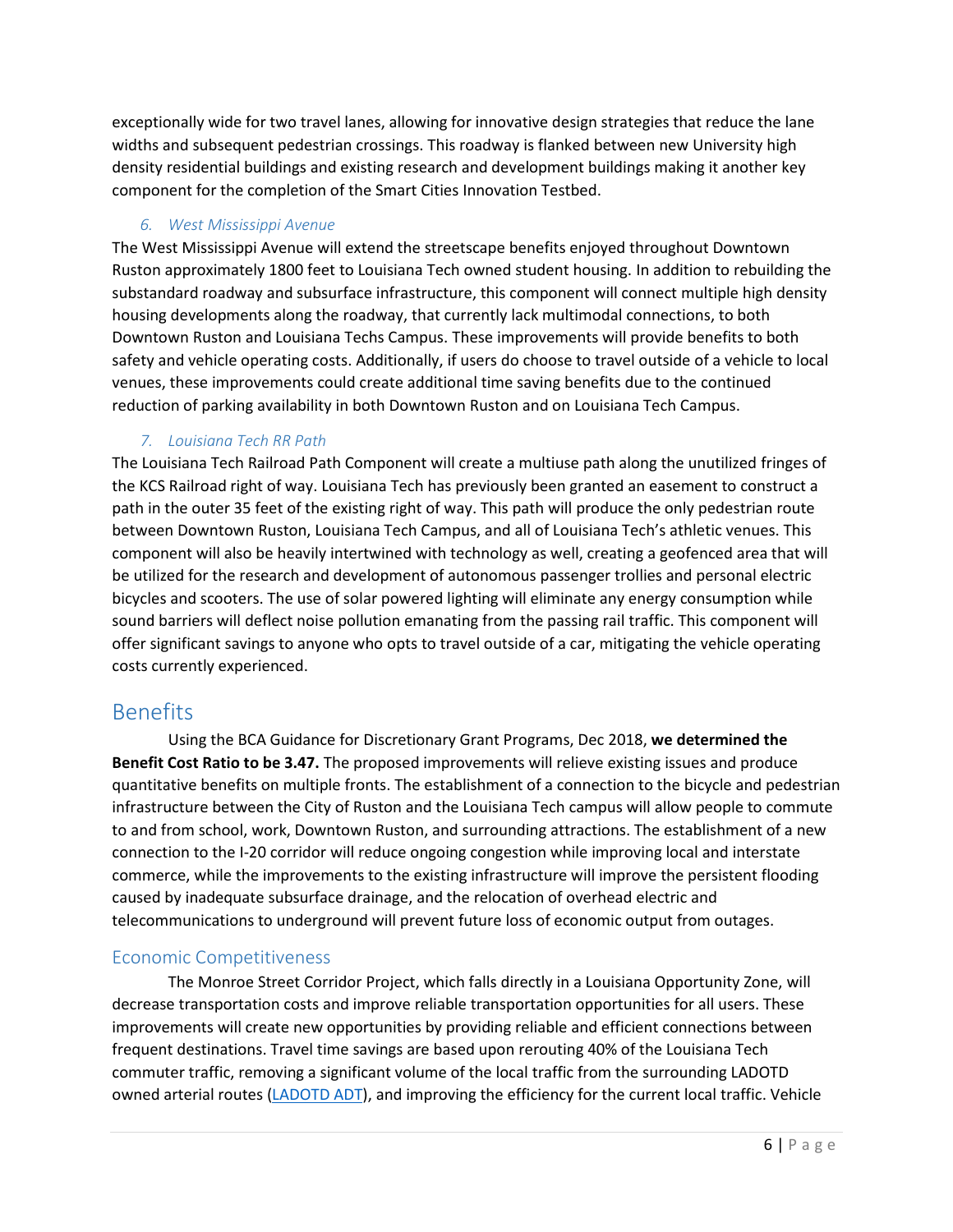operating costs savings were determined by assuming users would opt for transportation outside of a vehicle, thus saving operating costs. All values used came from the tables in the December 2018 USDOT BCA Guide. These improvements are estimated to produce an Economic Competitiveness Savings of **\$3,628,000 annually**.

The project will also relocate all overhead utilities underground, making them less susceptible to damage caused by drivers and adverse weather conditions. The utilities marked for relocation were heavily damaged when an F3 tornado touched down in Ruston on April 24th 2019. Due to the damage experienced during the storm, Downtown Ruston was without electrical and fiber optic telecommunication service for 11 days putting a heavy toll on the local small business community. If these utilities had been previously relocated the outage time could have been significantly mitigated to only a few days or even hours.

#### Safety

The reduction in traffic volumes along the exiting arterial routes will have a compounding positive effect on the safety of these roadways. Between 2014 and 2018 the major arterial routes, surrounding the project area, have seen crashes **increase by 36% (242 in 2014 to 330 in 2018)**, largely due to growing congestion. It is assumed that, by providing a safe and efficient alternative route, the Monroe Street Corridor Project will reduce accidents on the major arterial roads surrounding the project area by 5% of the annual average **(15 of the 297 annual crashes)**. While the improvements to the existing roadways will reduce accidents in the project area by 20% **(14 of the 69 annual crashes)**.

The data collected by the Ruston Police Department does not classify the crash data by severity, however due to the high speeds of intersecting roads it is fair to assume that a small portion of the crashes would have a Moderate Severity while the bulk of the crashes would be minor. Due to the unsafe nature or complete lack of pedestrian infrastructure and the frequency that visually impaired students occupy the space one could assume that injuries could be more severe or fatal, however we did not monetize anything over moderate injury reduction. These improvements are estimated to produce a Safety Savings **\$1,936,000 annually**.

#### Environmental Sustainability

The reduction of both travel times and miles driven in a vehicle will positively impact the environment by reducing the volume of air pollutants typically produced by automobiles. By increasing the efficiency in which vehicles can travel it is fair to assume that there will be less idling time, and faster routes to and from destinations. Upon completion of the Monroe Street Corridor Project commuters will have the ability to safely travel outside a vehicle. Those who choose this option will also reduce emissions by not driving a vehicle at all. The positive impacts of these improvements will be tracked through sensor motes installed in the **Smart Cities Innovation Testbed**. The resulting reduced emissions and the associated monetary value of this reduction was not quantified.

#### Quality of Life

The construction of multiuse paths, sidewalks, bike lanes, and new roadways will improve quality of life by increasing the mobility options for all users. People who are forced to travel outside of a vehicle will have safe and efficient access to necessary goods and services. The value of this benefit was not quantified.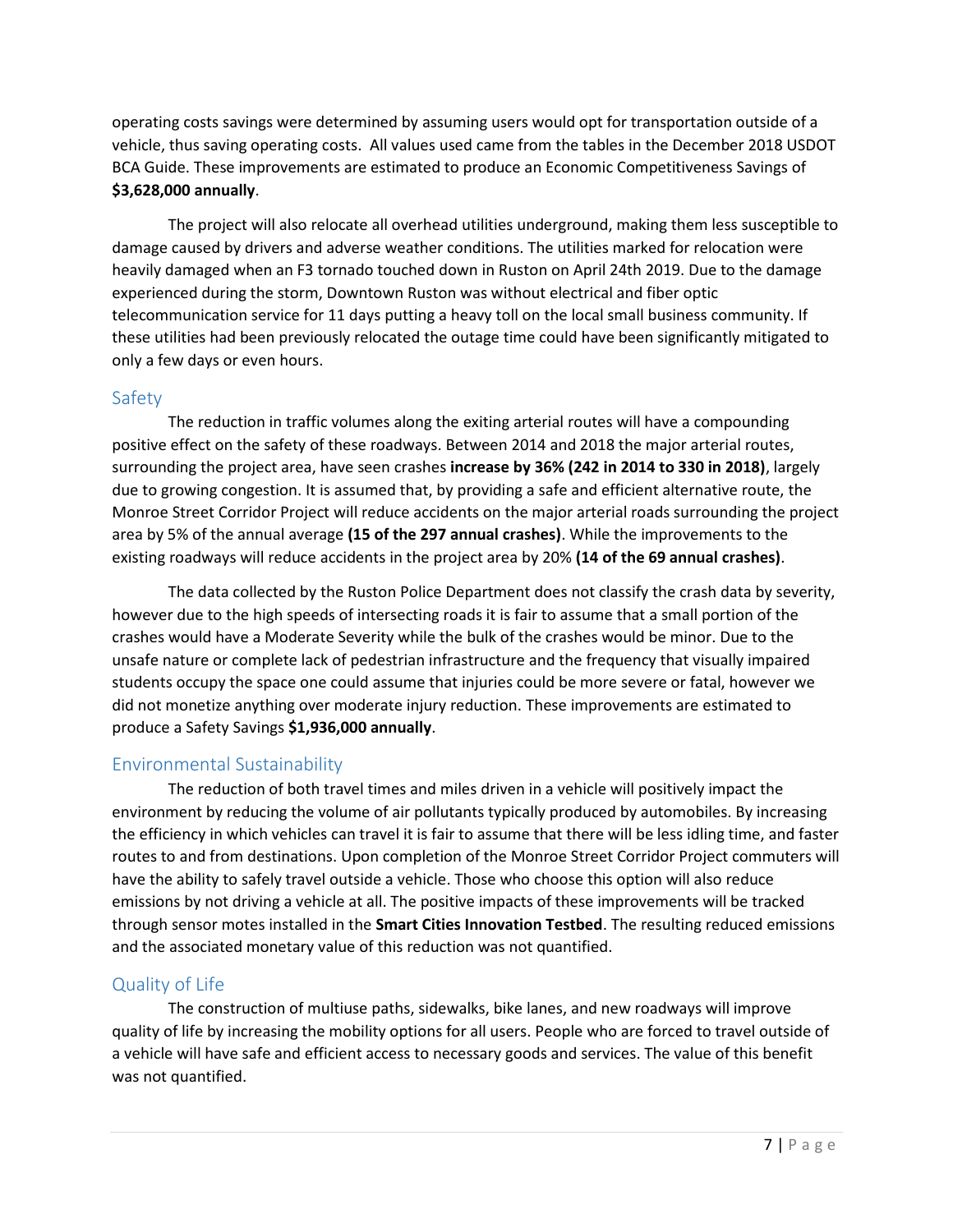#### Non Quantified Benefits

- Intelligent lighting will reduce unnecessary energy consumption
- The data collected through the weather sensors in the SCITB could help predict and mitigate damages from major weather events
- The data collected through the SCITB will be easily scalable for application in both rural and urban environments throughout the United States
- Increased cross connections will establish safer and more efficient routes for emergency responders
- The relocation of electrical and telecommunication infrastructure from overhead to underground will mitigate the potential of disruption during weather events or damages caused by vehicles in the roadway
- Property values of the surrounding areas would increase due to the infrastructure investment and the project would create adequate access to property that is either undeveloped or currently under utilized
- Moving traffic away from existing routes will mitigate maintenance needs on those routes
- $\bullet$  The completion of these infrastructure initiatives are paramount to recruiting and retaining 21st Century growth companies

## Costs

The proposed project is estimated to have a 30 year life span, with \$50,000 (NPV) of annual maintenance and \$500,000 (NPV) of maintenance every 10 years. With the total non-discounted Costs of \$26,932,504. The total costs for engineering and design, construction, and construction management for all seven components is \$23,628,144. The City of Ruston, with our partner Louisiana Tech University, will pay \$6,508,369, or 27.5%, of the total costs.

|                           | Non Discounted Totals | 7% Discount Rate Totals |
|---------------------------|-----------------------|-------------------------|
| <b>Total Benefits</b>     | \$238,915,518         | \$79,703,613            |
| <b>Total Costs</b>        | \$26,932,504          | \$22,991,110            |
| Net Benefits              | \$211,983,014         | \$56,712,503            |
| <b>Benefit-Cost Ratio</b> | 8.87                  | 3.47                    |

## **Summary**

The proposed project is expected to relieve the regular gridlock on the surrounding arterial routes, decrease crash frequency, increase safety for all modes of transportation, protect the electrical and fiber optic networks, and improve the quality of life for anyone traveling in or through the City of Ruston. These projects, undertaken by the City of Ruston and Louisiana Tech University, will have tremendous benefits in the research and development of autonomous vehicles, environmental protections, and traffic management and will continue to carry the region into the 21<sup>st</sup> Century.